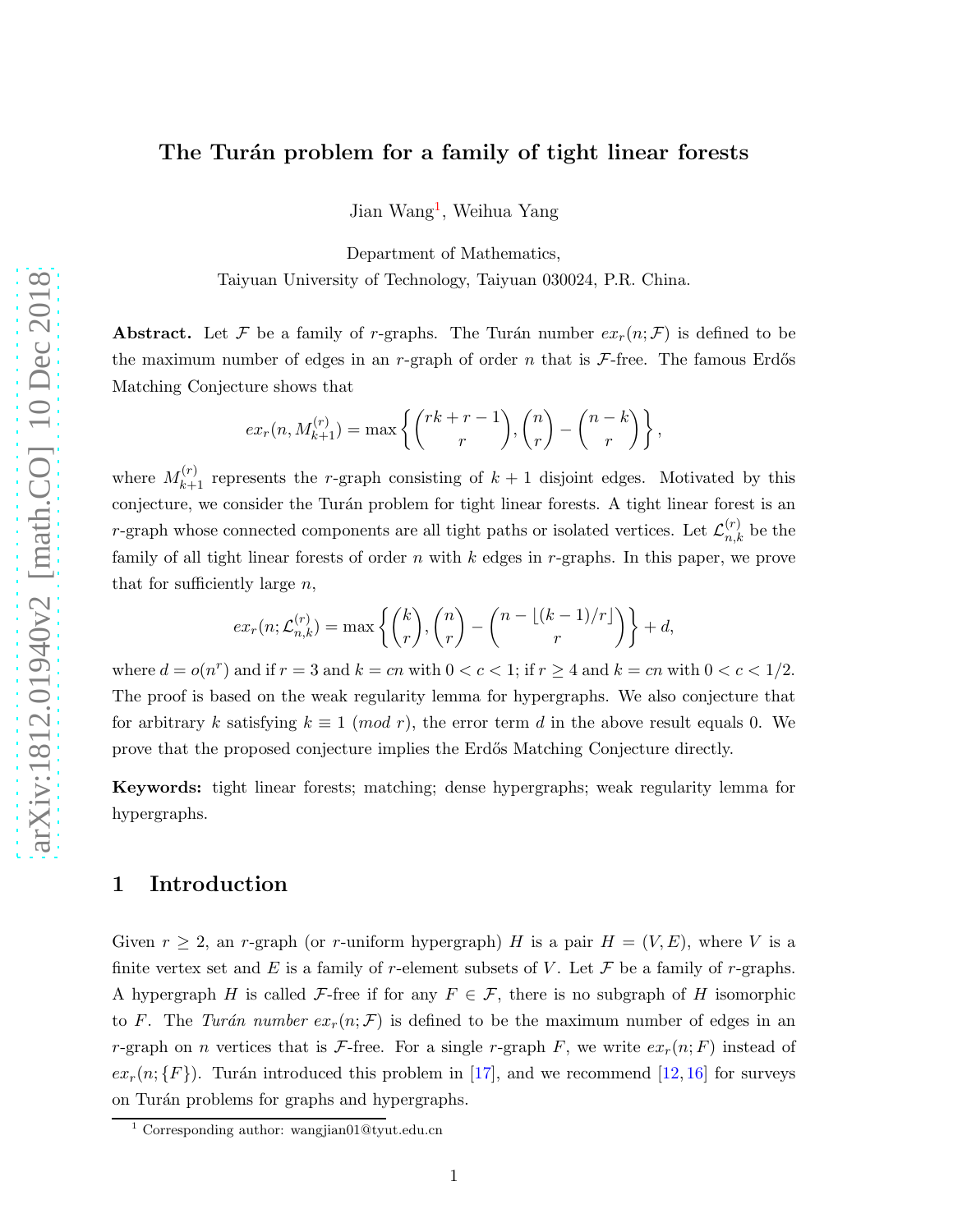Let H be an r-graph on n vertices. A matching M in H is a collection of disjoint edges of H. We denote by  $\nu(H)$  the number of edges in a maximum matching of H. The following classical conjecture is due to Erdős  $[6]$  proposed in 1965.

<span id="page-1-0"></span>**Conjecture 1.1.** *[Erdős Matching Conjecture, [\[6\]](#page-11-3)] Let H be an r-graph on n vertices with*  $\nu(H) = k$ . Then

$$
e(H) \le \max\left\{ {r k + r - 1 \choose r}, {n \choose r} - {n - k \choose r} \right\}.
$$

Let  $H_1$  and  $H_2$  be two disjoint r-graphs. The join of two r-graphs, denoted by  $H_1 \vee H_2$ , is defined as  $V(H_1 \vee H_2) = V(H_1) \cup V(H_2)$  and  $E(H_1 \vee H_2) = E(H_1) \cup E(H_2) \cup \{S \in$  $\binom{V(H_1)\cup V(H_2)}{r}$ :  $S\cap V(H_1)\neq\emptyset$  and  $S\cap V(H_2)\neq\emptyset$ . We denote by  $K_n^{(r)}$  and  $E_n^{(r)}$  the complete *r*-graph of order *n* and the empty *r*-graph of order *n*, respectively. The constructions  $K_{rk}^{(r)}$  $r_{k+r-1}$ and  $K_k^{(r)} \vee E_{n-}^{(r)}$  $\sum_{n-k}^{(n)}$  implies that the bounds given in the Conjecture [1.1,](#page-1-0) if true, is tight.

Let  $M_k^{(r)}$  $\mathbf{k}^{(r)}$  be an r-graph with exact k disjoint edges. The conclusion of the Erdős Matching Conjecture can also be expressed as a Turán function as follows:

$$
ex_r(n, M_{k+1}^{(r)}) = \max \left\{ {r k + r - 1 \choose r}, {n \choose r} - {n-k \choose r} \right\}.
$$

The case  $k = 1$  for Erdős Matching Conjecture is the classical Erdős-Ko-Rado Theorem [\[5\]](#page-11-4). For  $r = 1$  the conjecture is trivial and for  $r = 2$  it was proved by Erdős and Gallai [\[4\]](#page-11-5). When  $r = 3$ , Frankl, Rödl and Rucinski [\[7\]](#page-11-6) proved the conjecture for  $k \leq n/4$ . Recently, Frankl [\[9\]](#page-11-7) proved the conjecture for  $r = 3$ . For arbitrary r, Bollobás, Daykin and Erdős [\[2\]](#page-10-0) proved the conjecture for  $n > 2r^3(k-1)$ . Huang, Loh and Sudakov [\[11\]](#page-11-8) improved it to  $n \geq 3r^2k$ . Recently, Frankl [\[8\]](#page-11-9) proved the conjecture for  $n \ge (2r - 1)k + r$ .

A matching can also be viewed as a forest of paths with length one. In general, we can consider forests of paths with given length. For graphs, let  $P_t$  denote a path on t vertices, and  $k \cdot P_t$  denote k vertex-disjoint copies of  $P_t$ . Bushaw and Kettle [\[1\]](#page-10-1) determined the exact values of  $ex(n, k \cdot P_t)$  for n appropriately large relative to k and t. Later, Yuan and Zhang [\[19\]](#page-12-0) determined the value  $ex(n, k\cdot P_3)$  and characterize all extremal graphs for all k and n. Denote by  $L(s_1, \ldots, s_k)$  a linear forest consisting of k vertex-disjoint paths with  $s_1, \ldots, s_k$ edges. Suppose every  $s_i \geq 1$  and at least one  $s_i \neq 2$ , then Lidicky, Liu, and Palmer [\[13\]](#page-11-10) proved that for sufficiently large  $n$ ,

$$
ex(n;L(s_1,\ldots,s_k))=\binom{n}{2}-\binom{n-t}{2}+c',
$$

where  $t = \sum_{i=1}^{k} \left\lfloor \frac{s_i+1}{2} \right\rfloor$  $\left[\frac{+1}{2}\right] - 1$ , and  $c' = 1$  if all  $s_i$  are even and  $c' = 0$  otherwise.

Instead of one single linear forest, Wang and Yang [\[18\]](#page-11-11) consider a family of linear forests as forbidden subgraphs. For the purpose of simplification, they allow isolated vertices in a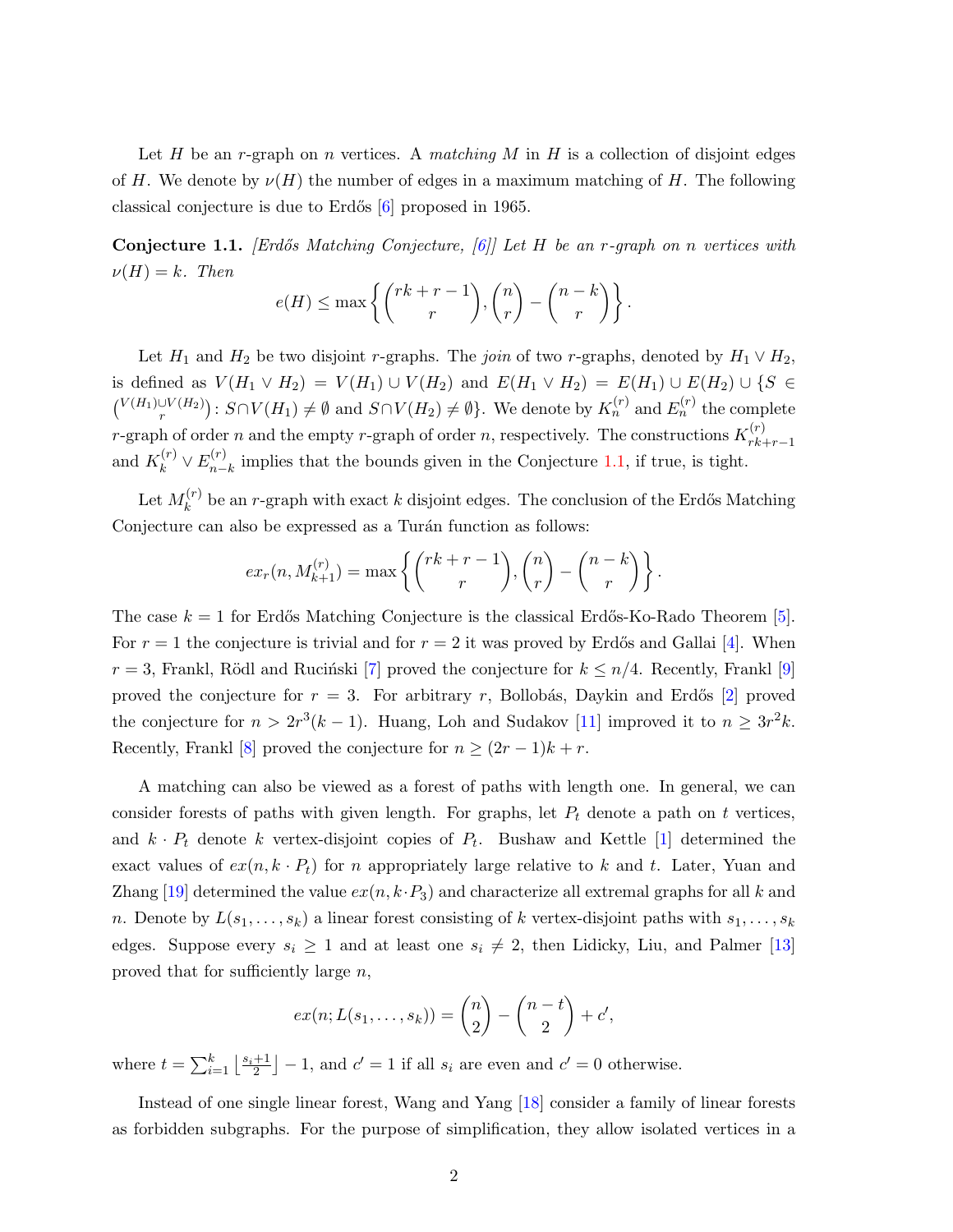linear forest in their paper, i.e. a linear forest is a graph consisting of vertex-disjoint paths or isolated vertices. Let  $\mathcal{L}_{n,k}$  be the set of all linear forests of order n with k edges. The problem of determining the Turán number  $ex(n;\mathcal{L}_{n,k})$  was introduced in [\[18\]](#page-11-11). Recently, Ning and Wang [\[14\]](#page-11-12) prove that

$$
ex(n; \mathcal{L}_{n,k}) = \max \left\{ {k \choose 2}, {n \choose 2} - {n - \lfloor (k-1)/2 \rfloor \choose 2} + c \right\},\,
$$

where  $c = 0$  if k is odd and  $c = 1$  otherwise.

In this paper, we generalize this problem into hypergraphs. Define a *tight linear forest* to be an r-graph consisting of vertex-disjoint tight paths or isolated vertices. The maximum tight linear forest in H is a subgraph of H with maximum number of edges that is a tight linear forest. We denote by  $l(H)$  this maximum number. When  $r = 2$ , it reduced to the linear forest in graphs. Let  $\mathcal{L}_{n,k}^{(r)}$  be the family of all tight linear forests of order n with k edges. In this paper, we consider the Turán number of  $\mathcal{L}_{n,k}^{(r)}$  and prove the following theorem.

<span id="page-2-0"></span>**Theorem 1.2.** Let  $\mathcal{L}_{n,k}^{(r)}$  be the family of all tight linear forests of order n with k edges. For  $r \geq 3$ , n sufficiently large,  $0 < c < 1$  when  $r = 3$ , and  $0 < c < 1/2$  when  $r \geq 4$ ,

$$
ex_r(n; \mathcal{L}_{n,cn}^{(r)}) = \max \left\{ {cn \choose r}, {n \choose r} - {n - \frac{cn}{r} \choose r} \right\} + o(n^r).
$$

We also propose a conjecture as follows:

<span id="page-2-1"></span>**Conjecture 1.3.** Let  $\mathcal{L}_{n,k}^{(r)}$  be the family of all tight linear forests of order n with k edges. For  $k > r$  and  $k \equiv 1 \pmod{r}$ ,

$$
ex_r(n; \mathcal{L}_{n,k}^{(r)}) = \max \left\{ {k+r-2 \choose r}, {n \choose r} - {n-(k-1)/r \choose r} \right\}.
$$

For  $r = 2$ , the conjecture is true according to Ning and Wang's result [\[14\]](#page-11-12). For  $r = 3$ , the conjecture is asymptotically true for  $k = cn$  with  $0 < c < 1$  and n sufficiently large, according to Theorem [1.2.](#page-2-0) For  $r \geq 4$ , the conjecture is asymptotically true for  $k = cn$  with  $0 < c < \frac{1}{2}$ and n sufficiently large, according to Theorem [1.2.](#page-2-0)

It should be noticed that the Conjecture [1.3](#page-2-1) implies the Erdős Matching Conjecture. Let H be an r-graph on n vertices with  $\nu(H) = k$ . Since each tight path contains a matching with at least one r-th of its edges, each tight linear forest contains a matching with at least one r-th of its edges. It follows that  $l(H) \leq rk$ . Therefore, by Conjecture [1.3](#page-2-1) we have

$$
e(H) \le ex(n; \mathcal{L}_{n,rk+1}^{(r)})
$$
  
= max  $\left\{ {rk+1+r-2 \choose r}, {n \choose r} - {n-(rk+1-1)/r \choose r} \right\}$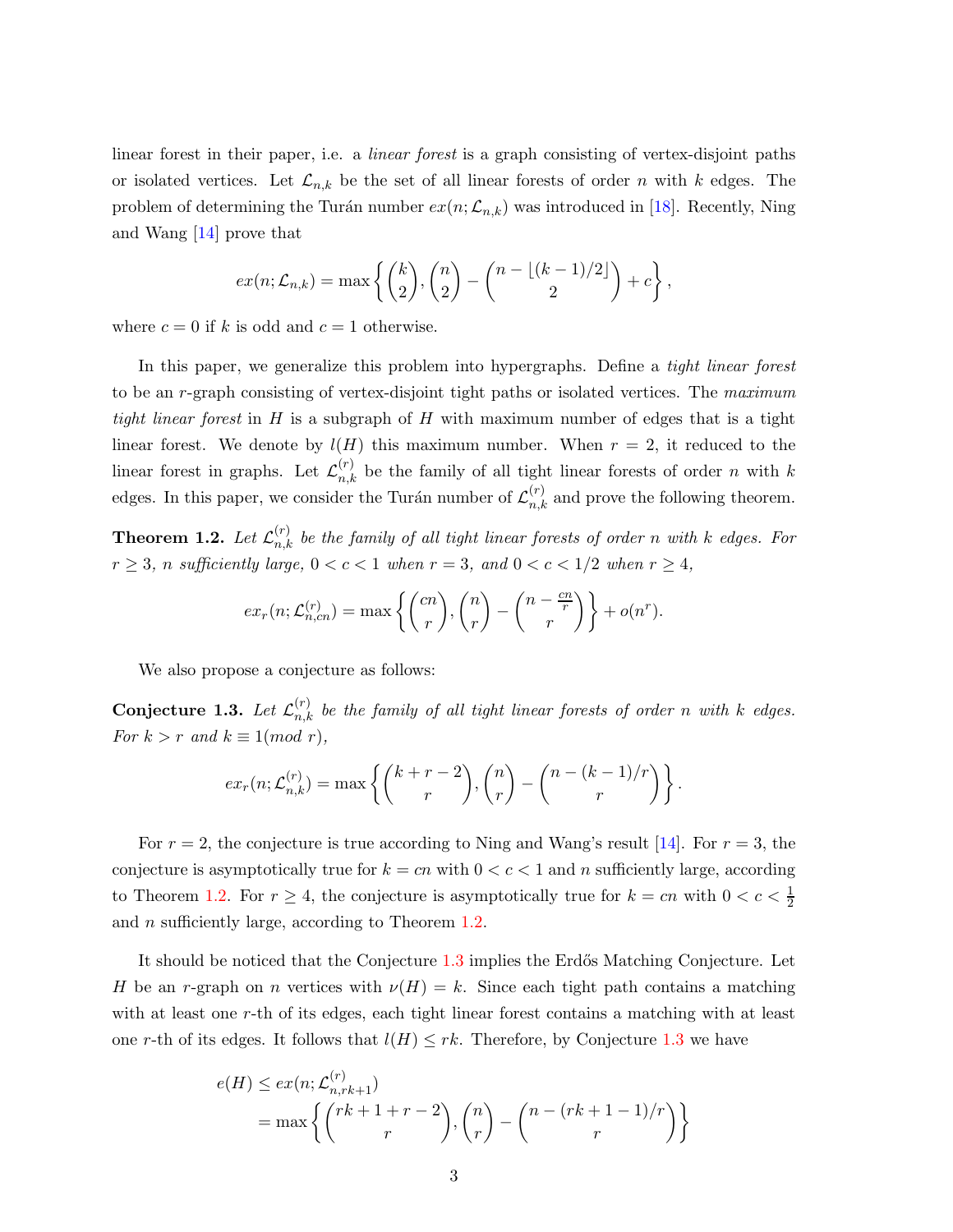$$
= \max \left\{ {rk + r - 1 \choose r}, {n \choose r} - {n - k \choose r} \right\},\
$$

which is exactly the result given in the Erdős Matching Conjecture.

The rest of the paper is organized as follows. In Section 2, we give two useful lemmas. In Section 3, we introduce the weak regularity lemma for hypergraphs. In Section 4, we prove the Theorem [1.2](#page-2-0) for  $r \geq 4$ . In Section 5, we prove the Theorem 1.2 for  $r = 3$ . In Section 6, we give some concluding remarks.

# 2 The matching lemma

Recently, Frankl  $[8, 9]$  $[8, 9]$  prove the follow two theorems, which confirms the Erdős Matching Conjecture for  $r \geq 3$  and  $r \geq 4$  with  $n \geq (2r-1)k + r$ .

<span id="page-3-0"></span>**Theorem 2.1.** Let H be an 3-graph on n vertices with  $\nu(H) = k$  and  $n \geq 3k + 2$ . Then

$$
e(H) \le \max\left\{ {3k+2 \choose 3}, {n \choose 3} - {n-k \choose 3} \right\}.
$$

<span id="page-3-1"></span>**Theorem 2.2.** Let H be an r-graph on n vertices with  $\nu(H) = k$  and  $n \geq (2r - 1)k + r$ . Then

$$
e(H) \leq {n \choose r} - {n-k \choose r}.
$$

According to Theorem [2.1](#page-3-0) and [2.2,](#page-3-1) we can obtain lower bounds on the size of maximum matchings in dense hypergraphs. We call them the Matching Lemma.

<span id="page-3-2"></span>**Lemma 2.3.** Let H be an 3-graph on n vertices with  $\alpha n^3$  edges where n is sufficiently large and  $\beta_0 = \frac{\sqrt{321}-3}{52} \approx 0.2869$ . For  $0 < \alpha < \frac{9}{2}\beta_0^3$ ,  $\nu(H) \ge (1 - \sqrt[3]{1 - 6\alpha})n - 2$  and for 9  $\frac{9}{2}\beta_0^3 < \alpha < \frac{1}{6}, \nu(H) \geq \frac{\sqrt[3]{6\alpha}}{3}$  $\frac{6\alpha}{3}n-1.$ 

*Proof.* Let  $\nu(H) = k = \beta n$ . By Theorem [2.1,](#page-3-0) we have

$$
e(H) \le \max\left\{ {3k+2 \choose 3}, {n \choose 3} - {n-k \choose 3} \right\}.
$$

Clearly,

$$
\binom{3k+2}{3} = \frac{9}{2}\beta^3 n^3 + o(n^3), \text{ and } \binom{n}{3} - \binom{n-k}{3} = \frac{1 - (1-\beta)^3}{6}n^3 + o(n^3).
$$

Let  $f(x) = 27x^3 + (1-x)^3 - 1$ . Calculation shows that  $\beta_0$  is a zero of  $f(x)$  and  $f(x) < 0$  for  $x \in (0, \beta_0); f(x) > 0 \text{ for } x \in (\beta_0, \frac{1}{3})$  $\frac{1}{3}$ ). It follows that for  $\beta \in (0, \beta_0)$  and *n* sufficiently large,

$$
\binom{3k+2}{3} < \binom{n}{3} - \binom{n-k}{3}.
$$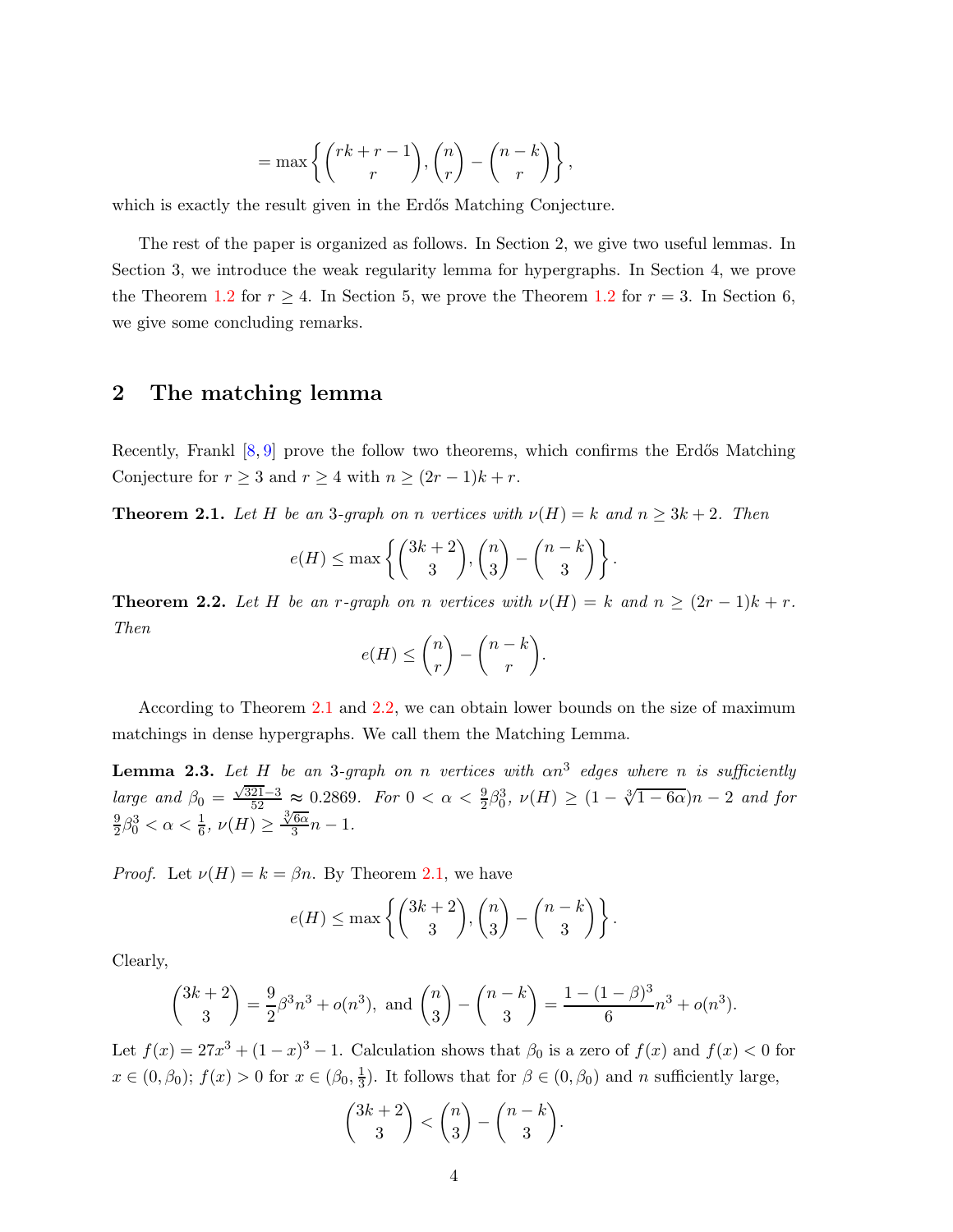And for  $\beta > \beta_0$  and n sufficiently large,

$$
\binom{3k+2}{3} > \binom{n}{3} - \binom{n-k}{3}.
$$

For  $0 < \alpha < \frac{9}{2}\beta_0^3$ , suppose to the contrary that  $k < (1 - \sqrt[3]{1 - 6\alpha})n - 2$ . Since  $\alpha <$ 9  $\frac{9}{2}\beta_0^3 = \frac{1-(1-\beta_0)^3}{6}$  $\frac{-\beta_0}{6}$ , we have  $k = \beta n < (1 - \sqrt[3]{1 - 6\alpha})n - 2 < \beta_0 n - 2$ . It follows that  $\beta < \beta_0$ . Therefore, by Theorem [2.1,](#page-3-0) we have

$$
e(H) \le \binom{n}{3} - \binom{n-k}{3}
$$
  

$$
< \binom{n}{3} - \binom{\sqrt[3]{1-6\alpha}n + 2}{3}
$$
  

$$
< \frac{n^3}{6} - \frac{(1-6\alpha)n^3}{6} = \alpha n^3,
$$

a contradiction. Thus, we conclude that  $\nu(H) \ge (1 - \sqrt[3]{1 - 6\alpha})n - 2$  for  $0 < \alpha < \frac{9}{2}\beta_0^3$ .

For  $\frac{9}{2}\beta_0^3 < \alpha < \frac{1}{6}$ , suppose to the contrary that  $k < \frac{\sqrt[3]{6\alpha}}{3}$  $\frac{6\alpha}{3}n-1$ . If  $\beta > \beta_0$ , then by Theorem [2.1](#page-3-0) we have

$$
e(H) \le \binom{3k+2}{3} < \binom{\sqrt[3]{6\alpha}n-1}{3} < \alpha n^3,
$$

which leads to a contradiction. If  $\beta < \beta_0$ , then by Theorem [2.1](#page-3-0) we have

a contradiction. Therefore, we conclude that  $\nu(H) = k \geq \frac{\sqrt[3]{6\alpha}}{3}$ 

$$
e(H) \le {n \choose 3} - {n-k \choose 3}
$$
  
= 
$$
\frac{1 - (1 - \beta)^3}{6} n^3 + o(n^3)
$$
  
< 
$$
< \frac{1 - (1 - \beta_0)^3}{6} n^3 + o(n^3)
$$
  
= 
$$
\frac{9\beta_0^3 n^3}{2} + o(n^3) < \alpha n^3,
$$

ш

 $\frac{76\alpha}{3}n-1$  for  $\frac{9}{2}\beta_0^3 < \alpha < \frac{1}{6}$ .

<span id="page-4-0"></span>**Lemma 2.4.** Let H be an r-graph on n vertices with  $\alpha n^r$  edges where n is sufficiently large.  $If 0 < \alpha < \frac{1-(1-\frac{1}{2r})^r}{r!}$  $\frac{-\frac{1}{2r}^{\prime}}{r!}$ , then  $\nu(H) \geq (1 - \sqrt[r]{1 - r! \alpha})n - r + 1$ .

*Proof.* Let  $\nu(H) = k = \beta n$ . Suppose to the contrary that  $k < (1 - \sqrt[r]{1 - r \cdot \alpha})n - r + 1$ . Since  $\alpha < \frac{1 - \left(1 - \frac{1}{2r}\right)^{r}}{r!}$  $\frac{-\frac{1}{2r}r}{r!}$ , it follows that  $k < (1 - \sqrt[r]{1-r!\alpha})n - r + 1 < \frac{n}{2r}$  $\frac{n}{2r}$ . Thus, by Theorem [2.2,](#page-3-1) we have

$$
e(H) \le \binom{n}{r} - \binom{n-k}{r}
$$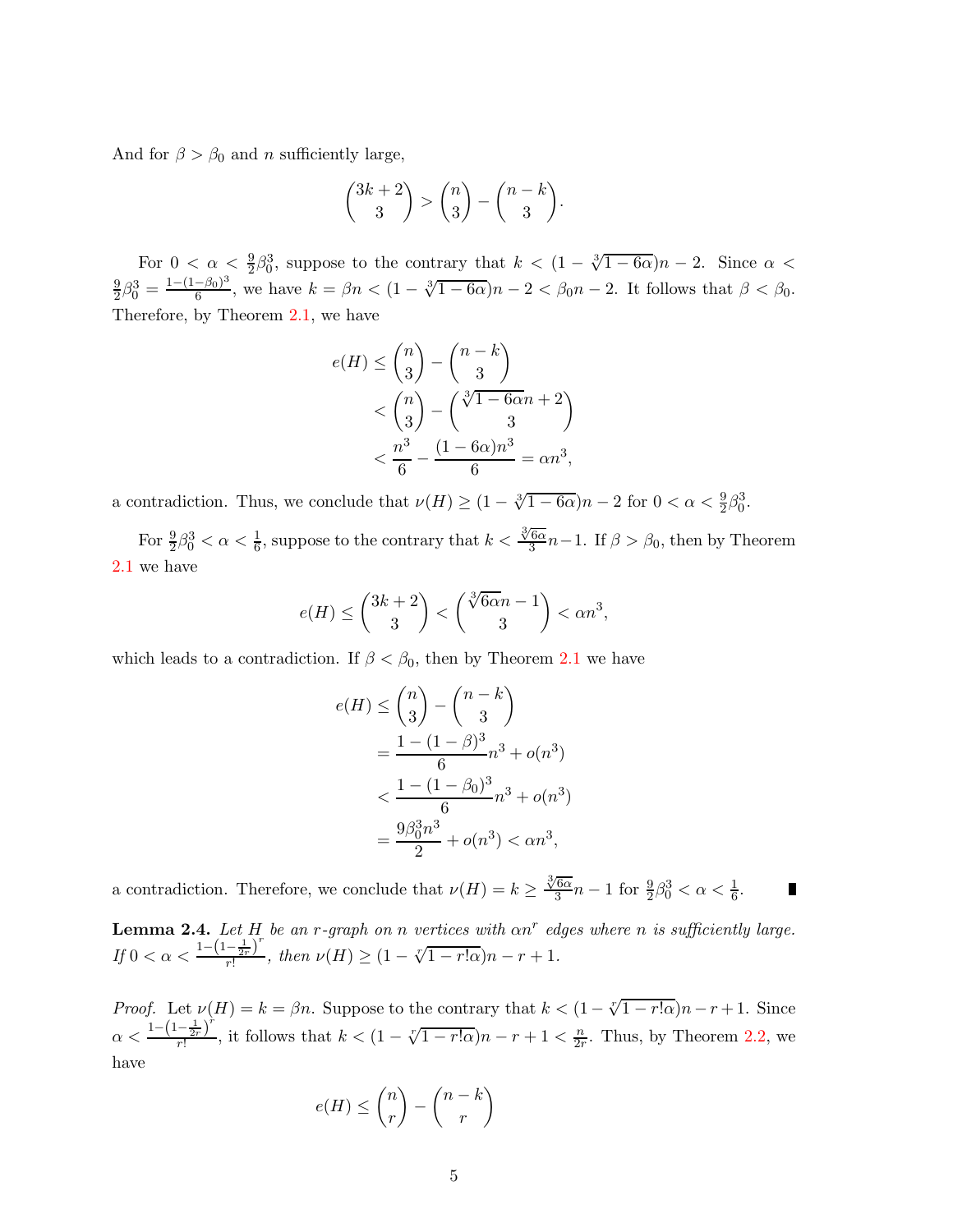$$
\langle {n \choose r} - {\sqrt[r]{1 - r! \alpha n + r - 1} \choose r}
$$
  

$$
\langle {n^r \over r!} - {(1 - r! \alpha)n^r \over r!}
$$
  
=  $\alpha n^r$ ,

a contradiction. Thus, we conclude that if  $0 < \alpha < \frac{1 - \left(1 - \frac{1}{2r}\right)^r}{r!}$  $\frac{-\frac{1}{2r}r}{r!}$ , then  $\nu(H) \geq (1 - \sqrt[r]{1 - r!\alpha})n$  $r+1$ .

# 3 The weak regularity lemma for hypergraphs and path embeddings

Szemerédi's Regularity Lemma  $|15|$  has been proved to be an incredibly powerful and useful tool in graph theory as well as in Ramsey theory, combinatorial number theory and other areas of mathematics and theoretical computer science. The weak regularity lemma for hypergraphs [\[3\]](#page-10-2) is a straightforward extension of Szemerédi's Regularity Lemma.

Given an *r*-partite *r*-graph  $H(X_1, X_2, \ldots, X_r)$ . Define

$$
d(X_1, X_2, \dots, X_r) = \frac{e(X_1, X_2, \dots, X_r)}{|X_1||X_2|\cdots|X_r|}
$$

to be the edge density among  $X_1, X_2, \ldots, X_r$ . Then  $H(X_1, X_2, \ldots, X_r)$  is called  $(\varepsilon, d(X_1, X_2, \ldots, X_r))$ regular ( $\varepsilon$ -regular, in short) if for all r-tuples of subsets  $A_i \subset X_i$  with  $|A_i| \geq \varepsilon |X_i|$  for all  $i \in [r]$ , we have

$$
|d(A_1, A_2, \ldots, A_r) - d(X_1, X_2, \ldots, X_r)| \leq \varepsilon.
$$

Now we state the weak regularity lemma for hypergraphs as follows.

**Theorem 3.1.** Given  $\varepsilon$ , there exists  $T = T(\varepsilon)$  and  $n_0 = n_0(\varepsilon)$  so that for every r-graph H on n vertices with  $n \ge n_0$ , there exists a partition  $V = V_0 \cup V_1 \cup ... \cup V_t$  such that

- (i)  $\frac{1}{\varepsilon} \leq t \leq T$ ,
- (*ii*)  $|V_1| = |V_2| = \cdots = |V_t|$  and  $|V_0| \leq \varepsilon n$ ,

(iii) for all but at most  $\varepsilon t^r$  of r tuples  $(V_{i_1}, V_{i_2}, \ldots, V_{i_r})$ , the induced r-partite r-graph among  $V_{i_1}, V_{i_2}, \ldots, V_{i_r}$  is  $\varepsilon$ -regular.

The following lemma was essentially proved in [\[10\]](#page-11-14).

<span id="page-5-0"></span>**Lemma 3.2.** Suppose H is an r-partite r-graph with partition classes  $V_1, V_2, \ldots, V_r, |V_i| = m$ for all  $i \in [r]$ , and  $E(H) \ge dm^r$ . Then there exists a tight path in H with at least  $\frac{dm}{2}$  edges.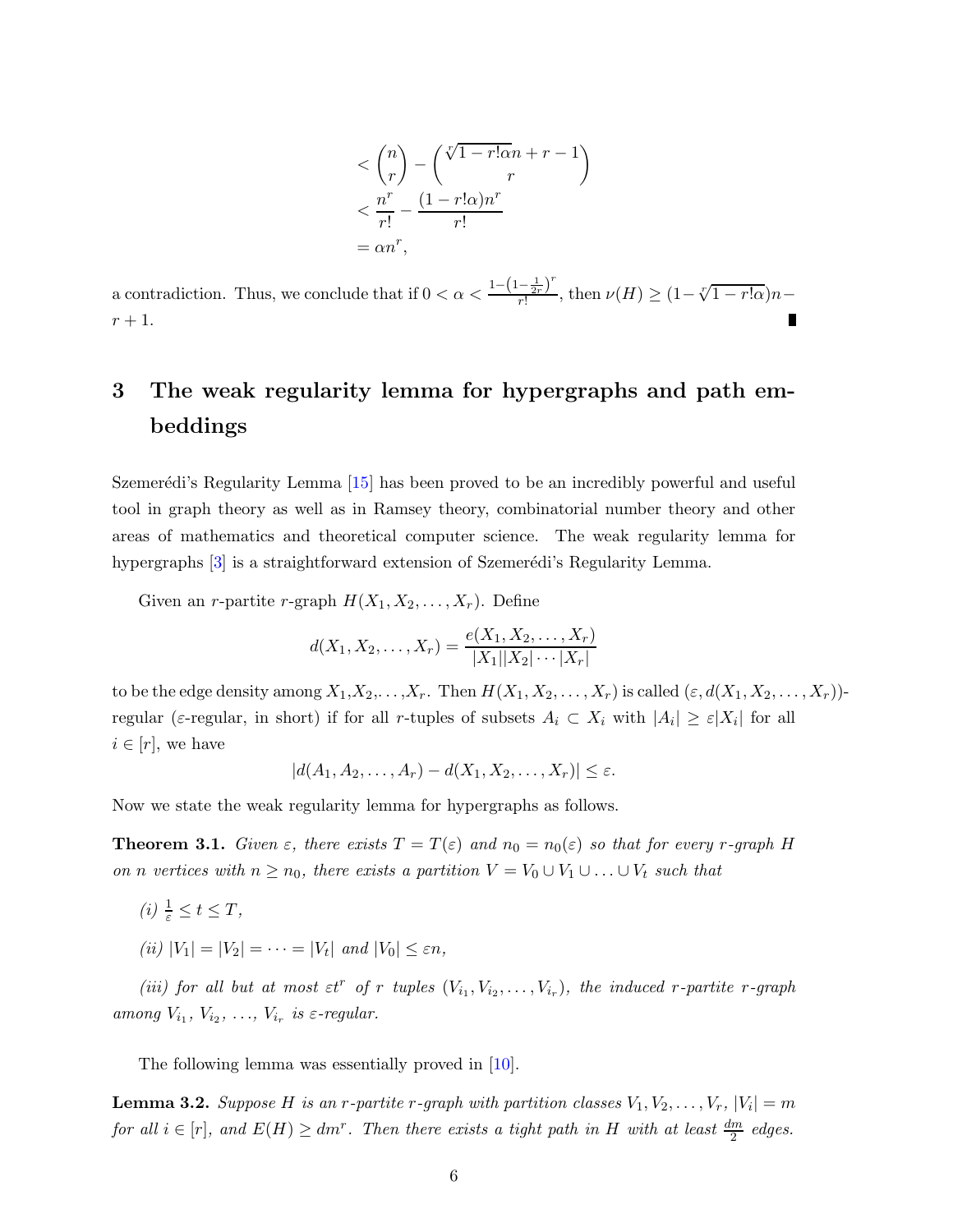<span id="page-6-0"></span>**Lemma 3.3.** Let H be an r-partite r-graph with partition classes  $V_1, V_2, \ldots, V_r, |V_i| = m$  for all  $i \in [r]$ . Suppose  $H(V_1, V_2, \ldots, V_r)$  is  $(\varepsilon, d)$ -regular. Then there are at most  $\frac{3r}{(d-\varepsilon)\varepsilon}$  vertex disjoint tight paths that cover all but at most rεm vertices of H.

*Proof.* We greedily find disjoint tight paths of rt vertices by Lemma [3.2,](#page-5-0) for some integer t. Since  $e(V_1, V_2, \ldots, V_r) = dm^r$ , by Lemma [3.2](#page-5-0) we can find a tight path  $P_1$  of rt vertices with at least  $\frac{dm}{3}$  edges for some integer t, such that for each i,  $|V(P_1) \cap V_i| = t$ . Then let  $V_i^{(1)}$  $V_i \setminus V(P_1)$  for all  $i \in [r]$ . Let  $m_1 = |V_i^{(1)}|$ <sup>r(1)</sup>. If  $m_1 \geq \varepsilon m$ , then  $d(V_1^{(1)})$  $Y_1^{(1)}, V_2^{(1)}, \ldots, V_r^{(1)}) \geq d - \varepsilon.$ It follows that  $e(V_1^{(1)})$  $V_1^{(1)}, V_2^{(1)}, \ldots, V_r^{(1)}) \geq (d - \varepsilon) m_1^r$ . Then we can find a tight path  $P_2$  with at least  $\frac{(d-\varepsilon)m_1}{3}$  edges. We can do it iteratively until  $|V_i^{(n)}|$  $\left|\frac{\partial f^{(n)}}{\partial t}\right| < \varepsilon m$  for some *n*. Then we left at most r $\varepsilon$ m vertices. Since each tight path has at least  $\frac{(d-\varepsilon)\varepsilon m}{3}$  vertices. Thus, we obtain at most  $\frac{3r}{(d-\varepsilon)\varepsilon}$  vertex-disjoint tight paths that cover all but at most  $r\varepsilon m$  vertices of H.

# $4$  The asymptotic Turán number of  $\mathcal{L}_{n,k}^{(r)}$  for  $r\geq 4$

<span id="page-6-1"></span>**Lemma 4.1.** Let H be an r-graph on n vertices with  $\alpha n^r$  edges. For sufficiently large n and  $0 < \alpha < \frac{1-(1-\frac{1}{2r})^r}{r!}$  $\frac{-\frac{1}{2r}^{\prime}}{r!}$ , H contains a tight linear forest with at least  $(r - r\sqrt[r]{1 - r!\alpha} - o(1))n$ edges.

*Proof.* Let  $\varepsilon$  be a positive real number such that

$$
\varepsilon \ll \min \left\{ \alpha, \frac{r - r\sqrt[r]{1 - r\alpha}}{r^2 + 2r + r!(1 - \frac{1}{2r})^{1-r}} \right\}.
$$

Apply the weak regularity lemma to H with the parameter  $\varepsilon$  in a routing way. Then we get an  $\varepsilon$ -regular partition into  $t+1$  sets  $V_0, V_1, \ldots, V_t$  where  $\frac{1}{\varepsilon} \le t \le T(\varepsilon)$ . Then remove the following edges from  $H$ :

- (1) edges with one endpoints in  $V_0$ .
- (2) edges intersecting  $V_i$  for more than two vertices for  $i = 1, 2, \ldots, t$ .
- (3) edges among  $V_{i_1}, V_{i_2}, \ldots, V_{i_r}$  where  $(V_{i_1}, V_{i_2}, \ldots, V_{i_r})$  is not  $\varepsilon$ -regular.
- (4) edges among  $V_{i_1}, V_{i_2}, \ldots, V_{i_r}$  where  $d(V_{i_1}, V_{i_2}, \ldots, V_{i_r}) < 2\varepsilon$ .

The number of edges in (1) is at most  $\varepsilon n^r$ . The number of edges in (2) is at most  $t\left(\frac{n}{t}\right)$  $\left(\frac{n}{t}\right)^2 n^{r-2} =$  $\frac{n^r}{t} \leq \varepsilon n^r$ . The number of edges in (3) is at most  $\varepsilon t^r \left(\frac{n}{t}\right)$  $\left(\frac{n}{t}\right)^r = \varepsilon n^r$ . The number of edges in (4) is at most  $\frac{t^r}{r!}$  $rac{t^r}{r!}$ 2ε  $(\frac{n}{t})$  $\frac{n}{t}$ <sup>r</sup>  $\lt$   $\varepsilon n^r$ . In total, we removed at most  $4\varepsilon n^r$  edges. We call the remainder graph  $H'$ , and clearly  $e(H') \geq (\alpha - 4\varepsilon)n^{r}$ .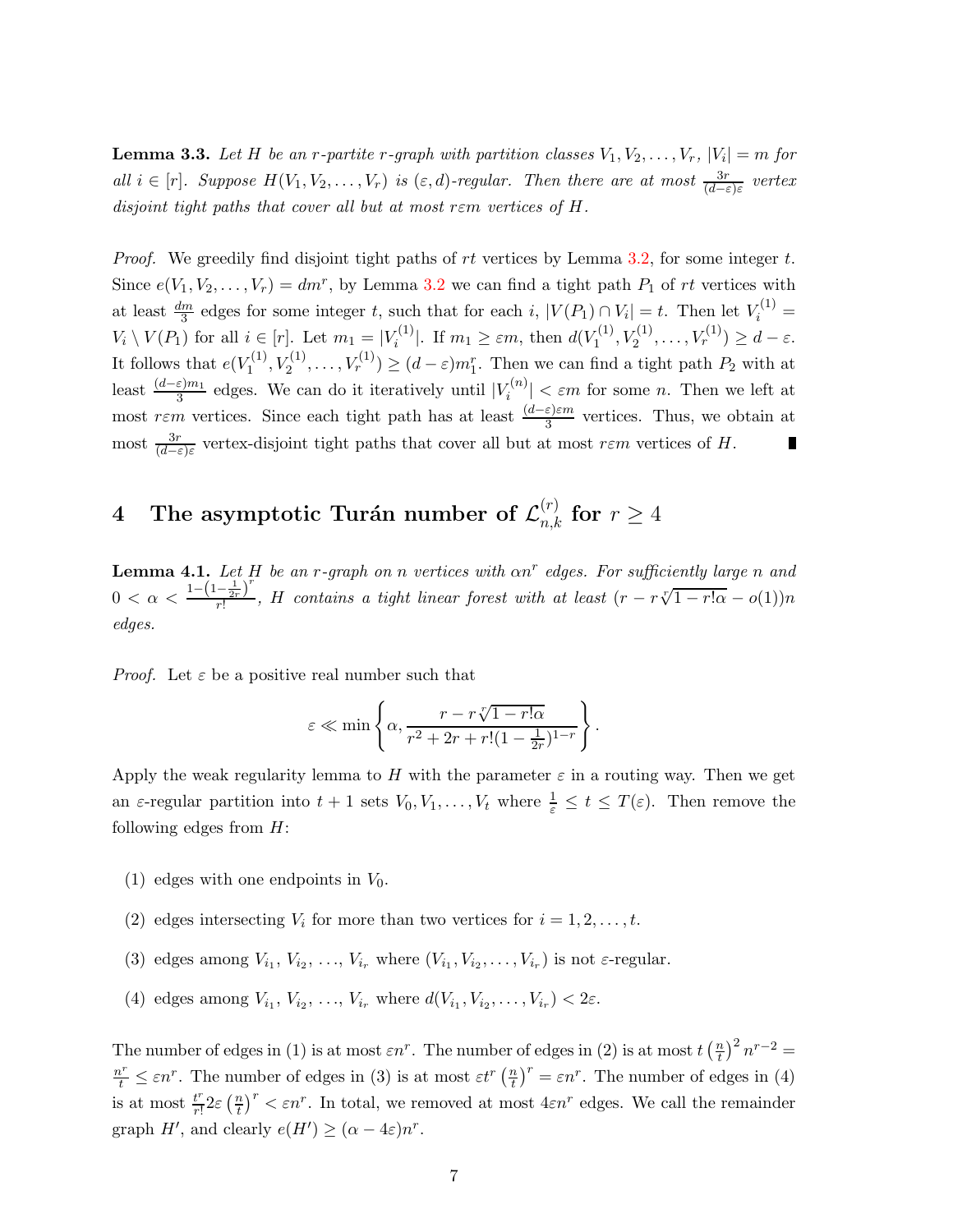Now we define a reduced r-graph  $\Gamma$  on vertices set  $\{1, 2, \ldots, t\}$ . If  $(V_{i_1}, V_{i_2}, \ldots, V_{i_r})$  is  $\varepsilon$ -regular with density  $d(V_{i_1}, V_{i_2}, \ldots, V_{i_r}) \geq 2\varepsilon$ , then  $(i_1, i_2, \ldots, i_r)$  is an edge in  $\Gamma$ . Since  $e_{H'}(V_{i_1}, V_{i_2}, \ldots, V_{i_r}) > 0$  if and only if  $(i_1, i_2, \ldots, i_r)$  is an edge in  $\Gamma$  and there are at most  $\left(\frac{n}{t}\right)$  $\frac{n}{t}$ <sup>r</sup> edges among  $V_{i_1}, V_{i_2}, \ldots, V_{i_r}$ . Therefore,

$$
e(\Gamma) \ge \frac{e(H')}{\left(\frac{n}{t}\right)^r} \ge (\alpha - 4\varepsilon)t^r.
$$

By Lemma [2.4,](#page-4-0) since  $0 < \alpha - 4\varepsilon < \frac{1 - \left(1 - \frac{1}{2r}\right)^r}{r!}$  $\frac{-\frac{r}{2r}}{r!}$ , then  $\nu(\Gamma) \geq (1 - \sqrt[r]{1 - r!(\alpha - 4\varepsilon)})t - r + 1.$ 

Let M be a maximum matching in Γ. Then for each edge  $(i_1, i_2, \ldots, i_r) \in M$ , we can find at most  $3r\varepsilon^{-2}$  vertex disjoint tight paths that cover all but at most  $r\varepsilon^{\frac{n}{t}}$  vertices of  $V_{i_1} \cup V_{i_2} \cup \ldots \cup V_{i_r}$  by Lemma [3.3.](#page-6-0) Since all these tight paths cover at least  $r \frac{(1-\varepsilon)n}{t} - r \varepsilon \frac{n}{t} =$  $(1-2\varepsilon)\frac{rn}{t}$  $\frac{n}{t}$  vertices. Then there are at least  $(1-2\varepsilon)\frac{rn}{t} - 3r^2\varepsilon^{-2} \ge (1-3\varepsilon)\frac{rn}{t}$  $\frac{m}{t}$  edges in total.

Finally, by putting all the paths corresponding to each edge in M together, we obtain that a tight linear forest F with lots of edges. Thus, the number of edges in  $F$  is at least

$$
\left( \left( 1 - \sqrt[r]{1 - r!(\alpha - 4\varepsilon)} \right) t - r + 1 \right) \cdot \left( 1 - 3\varepsilon \right) \frac{rn}{t}
$$
\n
$$
= \left( 1 - \sqrt[r]{1 - r!(\alpha - 4\varepsilon)} \right) (1 - 3\varepsilon) rn - (r - 1)(1 - 3\varepsilon) \frac{rn}{t}
$$
\n
$$
\ge r \left( 1 - \sqrt[r]{1 - r!(\alpha - 4\varepsilon)} \right) n - 3\varepsilon rn - (r - 1)(1 - 3\varepsilon)\varepsilon rn
$$
\n
$$
\ge r \left( 1 - \sqrt[r]{1 - r!\alpha} - (r - 1)!(1 - r!\alpha)^{-\frac{r - 1}{r}} 4\varepsilon \right) n - (r^2 + 2r)\varepsilon n
$$
\n
$$
\ge \left( r - r\sqrt[r]{1 - r!\alpha} - \left( r^2 + 2r + r! \left( 1 - \frac{1}{2r} \right)^{1 - r} \right) \varepsilon \right) n.
$$

where the first inequality follows from  $t \geq \frac{1}{\varepsilon}$  $\frac{1}{\varepsilon}$ , the second inequality follows from Lagrange's Mean Value Theorem, and the last inequality follows from  $\alpha \leq \frac{1-(1-\frac{1}{2r})}{r!}$ r! .

Thus, the Lemma holds.

<span id="page-7-0"></span>**Theorem 4.2.** Let  $\mathcal{L}_{n,k}^{(r)}$  be the family of all tight linear forests of order n with k edges. For  $r \geq 3, 0 < c < \frac{1}{2}$  and n sufficiently large,

$$
ex_r(n; \mathcal{L}_{n,cn}^{(r)}) = {n \choose r} - {n - \frac{cn}{r} \choose r} + o(n^r).
$$

*Proof.* Let  $\gamma$  be a positive real number. By Lemma [4.1,](#page-6-1) any r-graph on n vertices with at least  $\left( \frac{1-(1-\frac{c}{r})^r}{\sigma} \right)$  $\frac{(1-\frac{c}{r})^r}{r!} + \gamma \bigg) n^r$  edges contains a linear forest with at least  $\left(r - \sqrt[r]{(r-c)^r - r^r r! \gamma} - o(1)\right) n^r$  $\geq cn$  edges. Thus,  $ex(n;\mathcal{L}_{n,cn}^{(r)}) \leq \left(\frac{1-(1-\frac{c}{r})^r}{r!}\right)$ r!  $\int n^r + o(n^r) = \binom{n}{r}$  $\binom{n}{r} - \binom{n-\frac{cn}{r}}{r} + o(n^r)$ . On the other hand, the construction  $K_{(cn-1)/r}^{(r)} \vee E_{(1-c/r)n+1/r}^{(r)}$  implies that  $ex(n;\mathcal{L}_{n,cn}^{(r)}) = \binom{n}{r}$  $\binom{n}{r} - \binom{n-\frac{cn}{r}}{r} +$  $o(n^r)$  for  $c < 1/2$ . Thus, we complete the proof.

П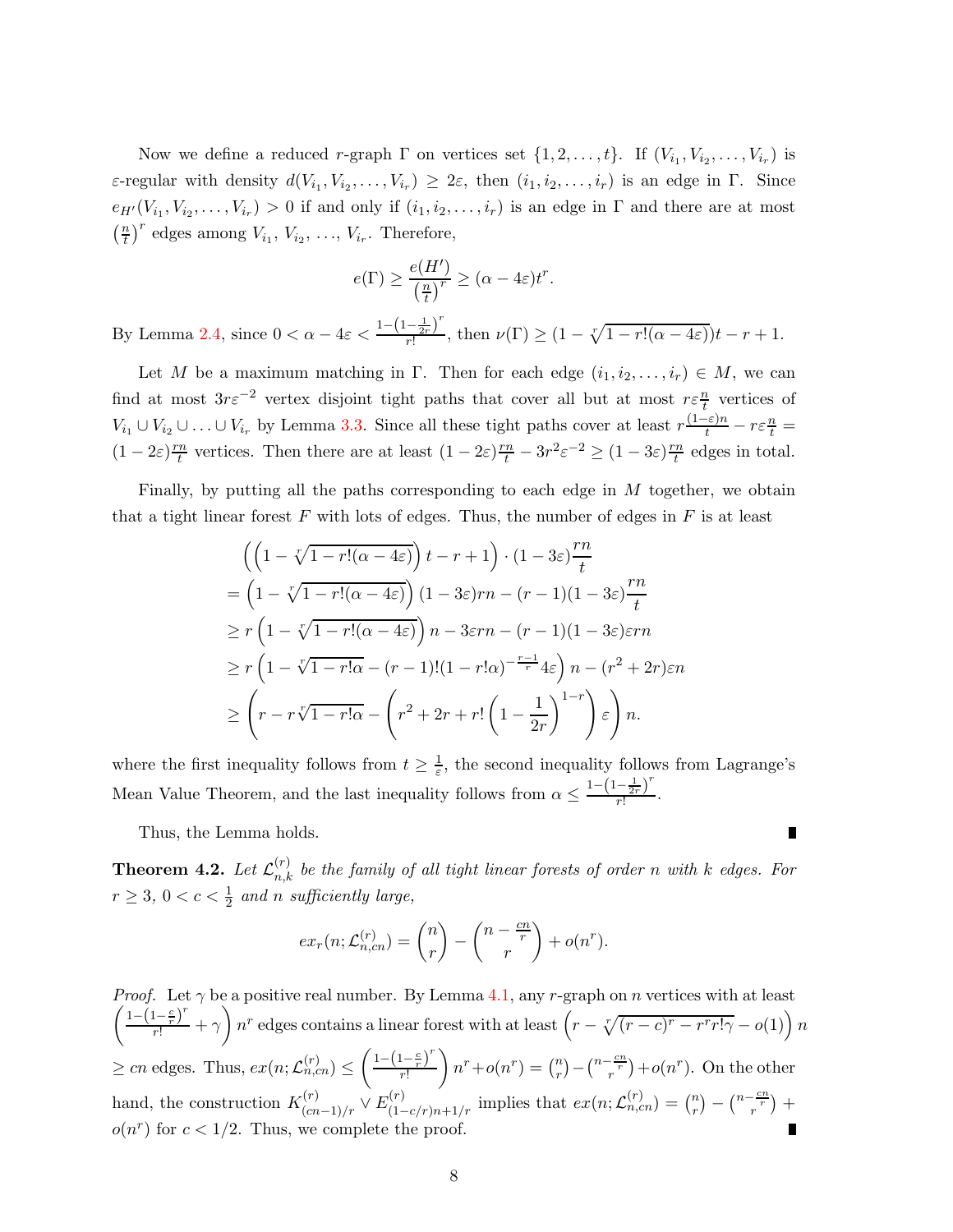#### $5$  The asymptotic Turán number of  ${\cal L}_{n,k}^{(3)}$  $_{n,k}$

<span id="page-8-0"></span>**Lemma 5.1.** Let H be an 3-graph on n vertices with  $\alpha n^3$  edges and  $\beta_0 = \frac{\sqrt{321}-3}{52} \approx 0.2869$ . For sufficiently large n and  $0 < \alpha \leq \frac{9}{2}$  $\frac{9}{2}\beta_0^3$ , H contains a tight linear forest with at least  $3(1-\sqrt[3]{1-6\alpha}-o(1))n$  edges; for  $\frac{9}{2}\beta_0^3 < \alpha < \frac{1}{6}$ , H contains a tight linear forest with at least  $(\sqrt[3]{6\alpha} - o(1))n$  edges.

*Proof.* Let  $\varepsilon$  be a positive real number such that

$$
\varepsilon \ll \min\left\{\alpha, \frac{1 - \sqrt[3]{1 - 6\alpha}}{13}\right\}
$$

for  $0 < \alpha \leq \frac{9}{2}$  $\frac{9}{2}\beta_0^3$  and

$$
\varepsilon \ll \min\left\{\alpha - \frac{9}{2}\beta_0^3, \frac{\sqrt[3]{6\alpha}}{21}\right\}
$$

for  $\frac{9}{2}\beta_0^3 < \alpha < \frac{1}{6}$ . Apply the weak regularity lemma to H with parameter  $\varepsilon$  in a routing way, we get an  $\varepsilon$ -regular partition into  $t+1$  sets  $V_0, V_1, \ldots, V_t$  where  $\frac{1}{\varepsilon} \le t \le T(\varepsilon)$ . As the same as in the proof of Theorem [4.1,](#page-6-1) we get a reduced 3-graph  $\Gamma$  on vertices set  $\{1, 2, \ldots, t\}$  with at least  $(\alpha - 4\varepsilon)t^3$  edges. By Lemma [2.3,](#page-3-2) if  $\frac{9}{2}\beta_0^3 < \alpha - 4\varepsilon < \frac{1}{6}$ , then  $\nu(\Gamma) \geq \frac{\sqrt[4]{6(\alpha - 4\varepsilon)}}{3}t - 1$ ; if  $0 < \alpha - 4\varepsilon < \frac{9}{2}\beta_0^3$ , then  $\nu(\Gamma) \ge (1 - \sqrt[3]{1 - 6(\alpha - 4\varepsilon)})t - 2$ . Let M be a maximum matching in Γ. Then for each edge  $(i_1, i_2, i_3) \in M$ , we can find at most  $9\varepsilon^{-2}$  vertex disjoint tight paths that cover all but at most  $3\varepsilon \frac{n}{t}$  $\frac{n}{t}$  vertices of  $V_{i_1} \cup V_{i_2} \cup V_{i_3}$  by Lemma [3.3.](#page-6-0) Since all these tight paths cover at least  $3\frac{(1-\varepsilon)n}{t} - 3\varepsilon \frac{n}{t} = (1 - 2\varepsilon)\frac{3n}{t}$  $\frac{in}{t}$  vertices. Then there are at least  $(1-2\varepsilon)\frac{3n}{t} - 3\cdot3^2\varepsilon^{-2} \ge (1-3\varepsilon)\frac{3n}{t}$  $\frac{dn}{t}$  edges in total.

Finally, by putting all the paths corresponding to each edge in M together, we obtain a tight linear forest F with lots of edges. If  $\frac{9}{2}\beta_0^3 < \alpha - 4\varepsilon < \frac{1}{6}$ , then the number of edges in F is at least

$$
\left(\frac{\sqrt[3]{6(\alpha-4\varepsilon)}}{3}t-1\right) \cdot (1-3\varepsilon) \frac{3n}{t}
$$
  
=  $(1-3\varepsilon) \sqrt[3]{6(\alpha-4\varepsilon)}n - (1-3\varepsilon) \frac{3n}{t}$   
 $\geq (1-3\varepsilon) \sqrt[3]{6(\alpha-4\varepsilon)}n - (1-3\varepsilon)3\varepsilon n$   
 $\geq (1-3\varepsilon) \left(\sqrt[3]{6\alpha} - 8\varepsilon (6(\alpha-4\varepsilon))^{-\frac{2}{3}}\right) n - 3\varepsilon n$   
 $\geq \left(\sqrt[3]{6\alpha} - \left(3 + 3\sqrt[3]{6\alpha} + 8(6(\alpha-4\varepsilon))^{-\frac{2}{3}}\right)\varepsilon\right) n$   
 $\geq \left(\sqrt[3]{6\alpha} - \left(\frac{8}{9}\beta_0^{-2} + 6\right)\varepsilon\right) n$   
 $> \left(\sqrt[3]{6\alpha} - 21\varepsilon\right) n,$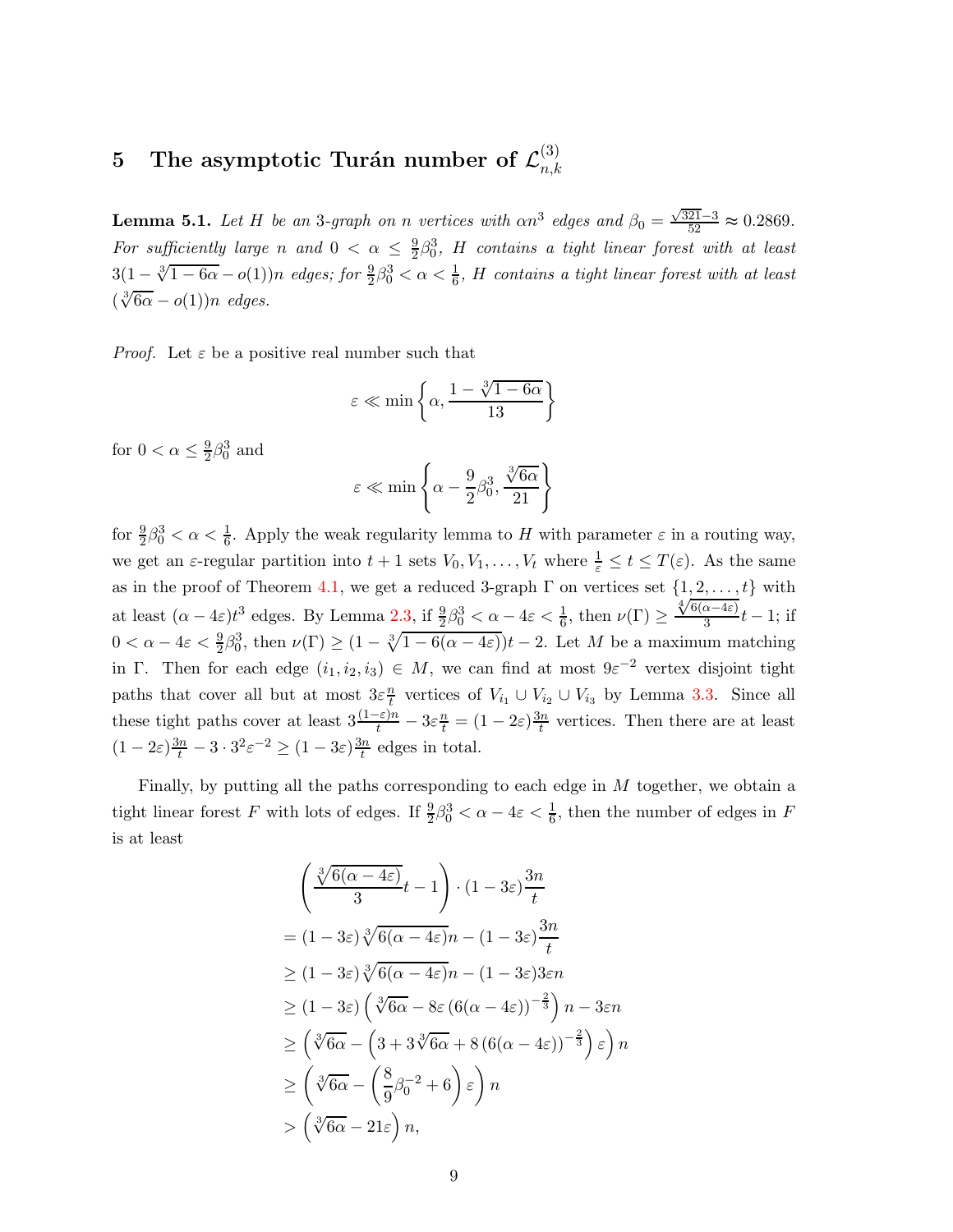where the first inequality follows from  $t \geq \frac{1}{\varepsilon}$  $\frac{1}{\varepsilon}$ , the second inequality follows from Lagrange's Mean Value Theorem, the third inequality follows from  $\alpha - 4\varepsilon \geq \frac{9}{2}$  $\frac{9}{2}\beta_0^3$  and  $6\alpha < 1$ , and the last third inequality follows from  $\beta_0 > \frac{1}{4}$  $\frac{1}{4}$ .

If  $0 < \alpha - 4\varepsilon < \frac{9}{2}\beta_0^3$ , then  $\nu(\Gamma) \ge (1 - \sqrt[3]{1 - 6(\alpha - 4\varepsilon)})t - 2$ , then the number of edges in  $F$  is at least

$$
\left(\left(1-\sqrt[3]{1-6(\alpha-4\varepsilon)}\right)t-2\right)\cdot\left(1-3\varepsilon\right)\frac{3n}{t}
$$
\n
$$
=\left(1-\sqrt[3]{1-6(\alpha-4\varepsilon)}\right)3(1-3\varepsilon)n-6(1-3\varepsilon)\frac{n}{t}
$$
\n
$$
\geq 3\left(1-\sqrt[3]{1-6(\alpha-4\varepsilon)}\right)n-9\varepsilon n-6(1-3\varepsilon)\varepsilon n
$$
\n
$$
\geq 3\left(1-\sqrt[3]{1-6\alpha}-2(1-6\alpha)^{-\frac{2}{3}}4\varepsilon\right)n-15\varepsilon n
$$
\n
$$
\geq \left(3-3\sqrt[3]{1-6\alpha}-\left(15+6(1-\beta_0)^{-2}\right)\varepsilon\right)n
$$
\n
$$
> \left(3-3\sqrt[3]{1-6\alpha}-39\varepsilon\right)n.
$$

where the first inequality follows from  $\alpha - 4\varepsilon < \frac{9}{2}\beta_0^3$  and  $t \ge \frac{1}{\varepsilon}$  $\frac{1}{\varepsilon}$ , the second inequality follows from Lagrange's Mean Value Theorem, the third inequality follows from  $\alpha \leq \frac{9}{2}$  $\frac{9}{2}\beta_0^3$ , and the last inequality follows from  $1 - \beta_0 > \frac{1}{2}$  $rac{1}{2}$ .

Thus, the theorem holds.

<span id="page-9-0"></span>**Theorem 5.2.** Let  $\mathcal{L}_{n,k}^{(3)}$  be the family of all tight linear forests of order n with k edges in 3-graphs. For  $0 < c < 1$  and n sufficiently large,

$$
ex_3(n; \mathcal{L}_{n,cn}^{(3)}) = \max \left\{ {n \choose 3}, {n \choose 3} - {n - \frac{cn}{3} \choose 3} \right\} + o(n^3).
$$

Proof. Let

$$
m = \max \left\{ \frac{c^3 n^3}{6}, \frac{n^3}{6} - \frac{\left(1 - \frac{c}{3}\right)^3 n^3}{6} \right\}.
$$

Firstly, we prove that  $ex_3(n;\mathcal{L}_{n,m}^{(3)}) \leq m + \gamma n^3$ , where  $\gamma > 0$  is a small constant. Let G be a graph with  $m + \gamma n^3$  edges. If  $c \geq 3\beta_0$ , then  $e(G) = \frac{c^3 n^3}{6} + \gamma n^3 > \frac{9}{2}$  $\frac{9}{2}\beta_0^3 n^3$ . By Theorem [5.1,](#page-8-0) we have

$$
l(H) \ge \left(\sqrt[3]{6 \cdot \frac{c^3}{6} + \gamma} - o(1)\right) n \ge cn.
$$

If  $c < 3\beta_0$ , then  $e(G) = \frac{n^3}{6}$  $\frac{n^3}{6} - \frac{\left(1-\frac{c}{3}\right)^3 n^3}{6} + \gamma n^3 < \frac{9}{2}$  $\frac{9}{2}\beta_0^3 n^3$ . By Theorem [5.1,](#page-8-0) we have

$$
l(H) \ge 3\left(1 - \sqrt[3]{1 - 6\left(\frac{1 - \left(1 - \frac{c}{3}\right)^3}{6} + \gamma\right)} - o(1)\right) n \ge cn.
$$

 $\blacksquare$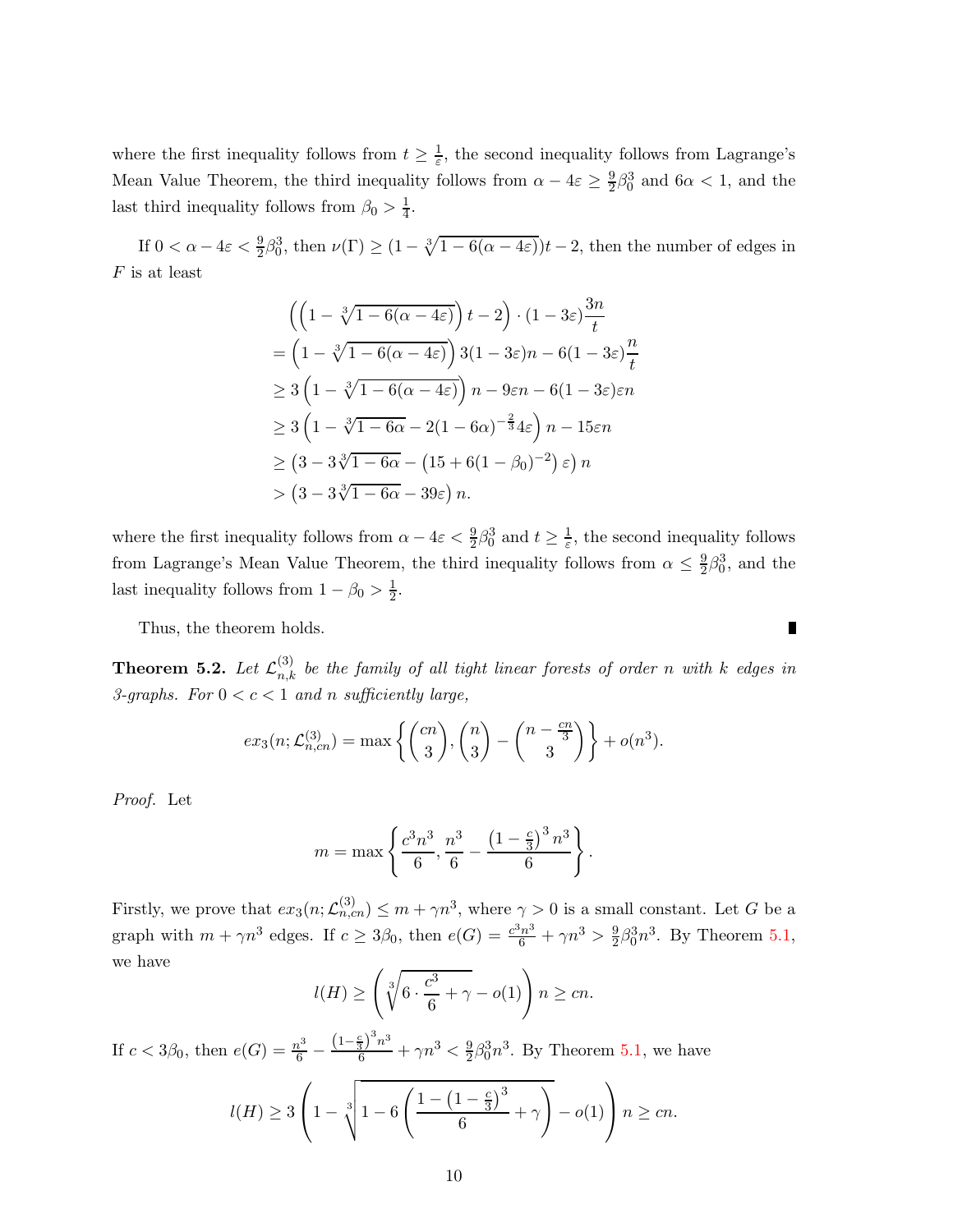Thus, we concluded that

$$
ex_3(n; \mathcal{L}_{n,cn}^{(3)}) \le m + o(n^3) = \max\left\{ \binom{cn}{3}, \binom{n}{3} - \binom{n - \frac{cn}{3}}{3} \right\} + o(n^3).
$$

On the other hand, the constructions  $K_{cn}^{(3)} \cup E_{(1)}^{(3)}$  $\chi^{(3)}_{(1-c)n}$  and  $K^{(3)}_{(cn)}$  $\frac{C(3)}{(cn-1)/3}$   $\vee$   $E_{(1-)}^{(3)}$  $\sum_{(1-c/3)n+1/3}^{(3)}$  show that

$$
ex_3(n; \mathcal{L}_{n,cn}^{(3)}) \ge \max\left\{ \binom{cn}{3}, \binom{n}{3} - \binom{n-\frac{cn}{3}}{3} \right\} + o(n^3).
$$

Thus, we complete the proof.

Combining Theorem [4.2](#page-7-0) and [5.2,](#page-9-0) we prove the Theorem [1.2.](#page-2-0)

# 6 Concluding Remarks

In this paper, we propose a conjecture for Turán number of a family of tight linear forests. We verified it for parts of the dense hypergraph case. As we have proved, on one hand, the proposed conjecture implies the Erd˝os Matching Conjecture directly. On the other hand, by weak regularity lemma for hypergraphs, the Erd˝os Matching Conjecture implies that the proposed conjecture is asymptotically true in the dense case.

Since a tight linear forest on n vertices with  $n - r + 1$  edges is exactly a Hamilton tight path. We can view the tight linear forest as an intermedia concept between matching and Hamilton tight cycle. Thus, it seems that tight linear forests are natural generalizations of matchings. It is an interesting problem to determine the exact Turán number of this family of tight linear forests.

Acknowledgements. The work was supported by National Natural Science Foundation of China (No. 11701407, No. 11671296, No. 61502330).

# <span id="page-10-1"></span>References

- <span id="page-10-0"></span>[1] N. Bushaw and N. Kettle, Turán numbers of multiple paths and equibipartite forests, Combin. Probab. Comput. 20 (2011) 837–853.
- <span id="page-10-2"></span>[2] B. Bollob´as, D. E. Daykin, and P. Erd˝os, Sets of independent edges of a hypergraph, Quart. J. Math. Oxford Ser. (2) 21 (1976) 25–32.
- [3] F. R. K. Chung, Regularity lemmas for hypergraphs and quasi-randomness, Random Structures Algorithms (2) 2 (1991) 241–252.

Г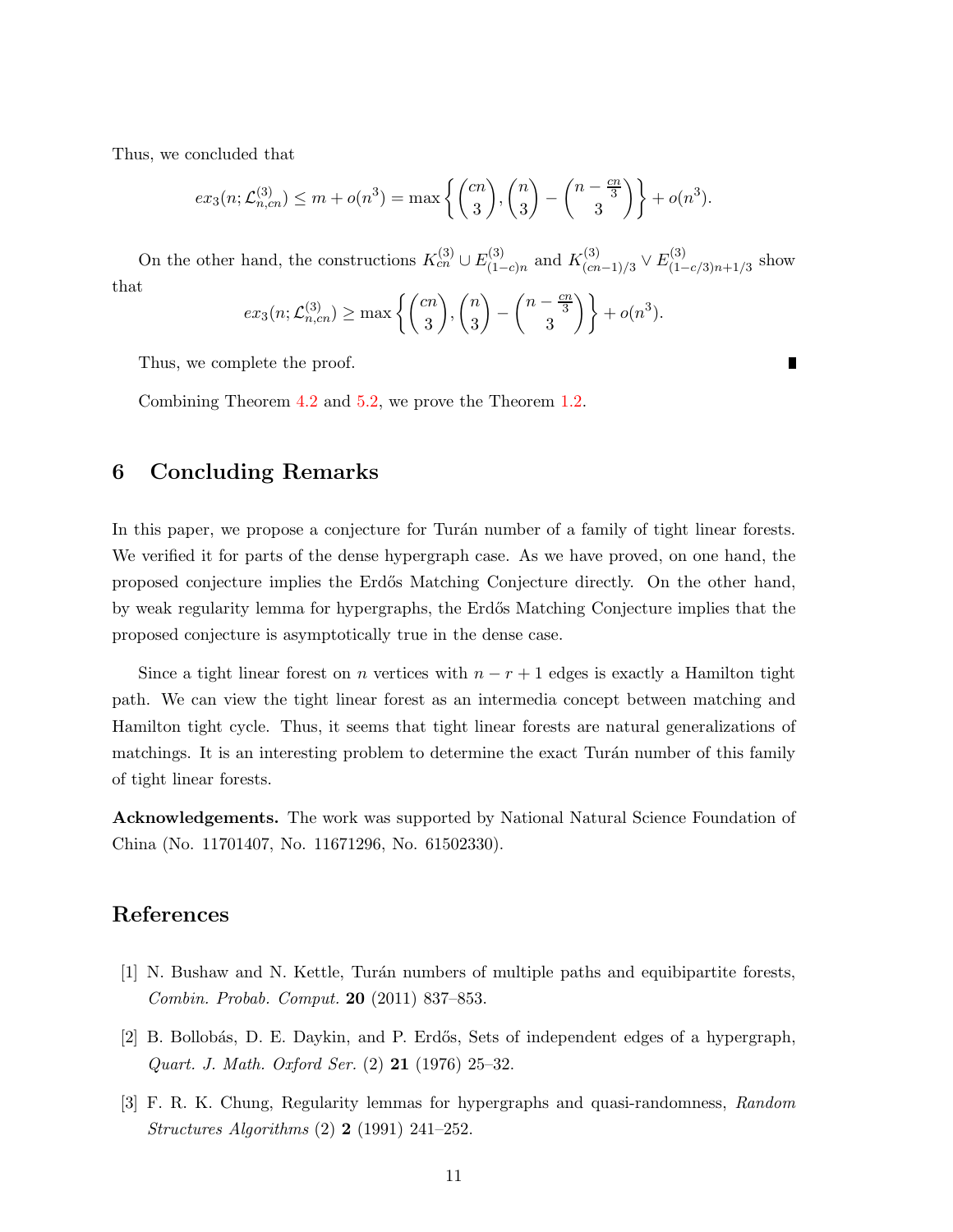- <span id="page-11-5"></span><span id="page-11-4"></span>[4] P. Erdős and T. Gallai, On maximal paths and circuits of graphs, Acta Mathematica Academiae Scientiarum Hungarica (3-4) 10 (1959) 337–356.
- <span id="page-11-3"></span>[5] P. Erdős, C. Ko, and R. Rado, Intersection theorems for systems of finite sets, *Quart*. J. Math. Oxford Ser. (2) 12 (1961) 313–320.
- <span id="page-11-6"></span>[6] P. Erdős, A problem on independent r-tuples, Ann. Univ. Sci. Budapest. Eötvös Sect. Math. 8 (1965) 93–95.
- $[7]$  P. Frankl, V. Rödl, and A. Rucinski, On the maximum number of edges in a triple system not containing a disjoint family of a given size, Combin. Probab. Comput. 21 (2012) 141–148.
- <span id="page-11-9"></span><span id="page-11-7"></span>[8] P. Frankl, Improved bounds for Erdős' matching conjecture, *J. Combin. Theory Ser. A* (5) 120 (2013) 1068–1072.
- <span id="page-11-14"></span>[9] P. Frankl, On the maximum number of edges in a hypergraph with given matching number, Discrete Appl. Math. 216 (2017) 562–581.
- <span id="page-11-8"></span>[10] H. H`an and M. Schacht, Dirac-type results for loose Hamilton cycles in uniform hypergraphs, J. Combin. Theory Ser. B (3) 100 (2010) 332–346.
- <span id="page-11-1"></span>[11] H. Huang, P. S. Loh, and B. Sudakov, The size of a hypergraph and its matching number, Combin. Probab. Comput. (3) 21 (2012) 442–450.
- <span id="page-11-10"></span>[12] P. Keevash, Hypergraph Turán problems, Surveys in combinatorics **392** (2011) 83–140.
- <span id="page-11-12"></span>[13] B. Lidicky, H. Liu, and C. Palmer, On the Turán number of forests, *Electron. J. Combin.*  $(2)$  20  $(2013)$  #P62.
- <span id="page-11-13"></span>[14] B. Ning and J. Wang, The formula for Turán number of spanning linear forests, arXiv:1812.01047, 2018.
- <span id="page-11-2"></span>[15] E. Szemerédi, Regular partitions of graphs, Problèmes combinatoires et théorie des graphes, Colloq Int CNRS 260 (1978), 399–401.
- <span id="page-11-0"></span> $[16]$  A. Sidorenko, What we know and what we do not know about Turán numbers, Graphs Combin. 11 (1995) 179–199.
- <span id="page-11-11"></span>[17] P. Turán, On an extremal problem in graph theory (in Hungarian), Mat. Fiz. Lapok  $48$ (1941) 436–452.
- [18] J. Wang and W. Yang, The Turán number for spanning linear forests, *Discrete Appl.* Math. (2018) https://doi.org/10.1016/j.dam.2018.07.014.